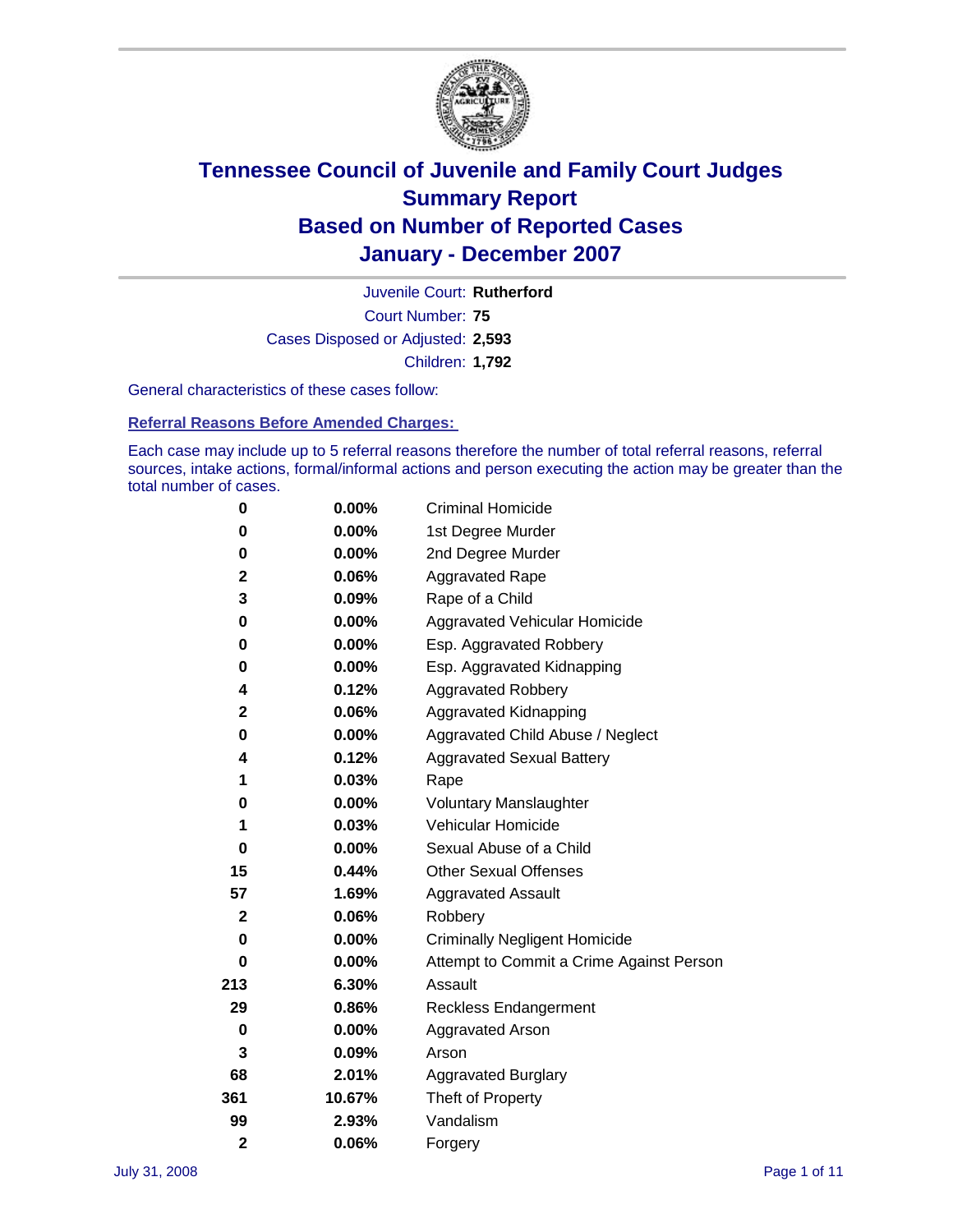

Court Number: **75** Juvenile Court: **Rutherford** Cases Disposed or Adjusted: **2,593** Children: **1,792**

#### **Referral Reasons Before Amended Charges:**

Each case may include up to 5 referral reasons therefore the number of total referral reasons, referral sources, intake actions, formal/informal actions and person executing the action may be greater than the total number of cases.

| 0            | 0.00% | <b>Worthless Checks</b>                                     |  |  |
|--------------|-------|-------------------------------------------------------------|--|--|
| 1            | 0.03% | Illegal Possession / Fraudulent Use of Credit / Debit Cards |  |  |
| 56           | 1.66% | <b>Burglary</b>                                             |  |  |
| 13           | 0.38% | Unauthorized Use of a Vehicle                               |  |  |
| $\mathbf{2}$ | 0.06% | <b>Cruelty to Animals</b>                                   |  |  |
| 47           | 1.39% | Sale of Controlled Substances                               |  |  |
| 83           | 2.45% | <b>Other Drug Offenses</b>                                  |  |  |
| 169          | 5.00% | Possession of Controlled Substances                         |  |  |
| 3            | 0.09% | <b>Criminal Attempt</b>                                     |  |  |
| 20           | 0.59% | Carrying Weapons on School Property                         |  |  |
| 31           | 0.92% | Unlawful Carrying / Possession of a Weapon                  |  |  |
| 38           | 1.12% | <b>Evading Arrest</b>                                       |  |  |
| 0            | 0.00% | Escape                                                      |  |  |
| 18           | 0.53% | Driving Under Influence (DUI)                               |  |  |
| 110          | 3.25% | Possession / Consumption of Alcohol                         |  |  |
| 40           | 1.18% | Resisting Stop, Frisk, Halt, Arrest or Search               |  |  |
| $\mathbf{2}$ | 0.06% | <b>Aggravated Criminal Trespass</b>                         |  |  |
| 7            | 0.21% | Harassment                                                  |  |  |
| 0            | 0.00% | Failure to Appear                                           |  |  |
| 3            | 0.09% | Filing a False Police Report                                |  |  |
| 1            | 0.03% | Criminal Impersonation                                      |  |  |
| 200          | 5.91% | <b>Disorderly Conduct</b>                                   |  |  |
| 57           | 1.69% | <b>Criminal Trespass</b>                                    |  |  |
| 16           | 0.47% | <b>Public Intoxication</b>                                  |  |  |
| 0            | 0.00% | Gambling                                                    |  |  |
| 118          | 3.49% | <b>Traffic</b>                                              |  |  |
| 0            | 0.00% | Local Ordinances                                            |  |  |
| 0            | 0.00% | Violation of Wildlife Regulations                           |  |  |
| 0            | 0.00% | Contempt of Court                                           |  |  |
| 133          | 3.93% | Violation of Probation                                      |  |  |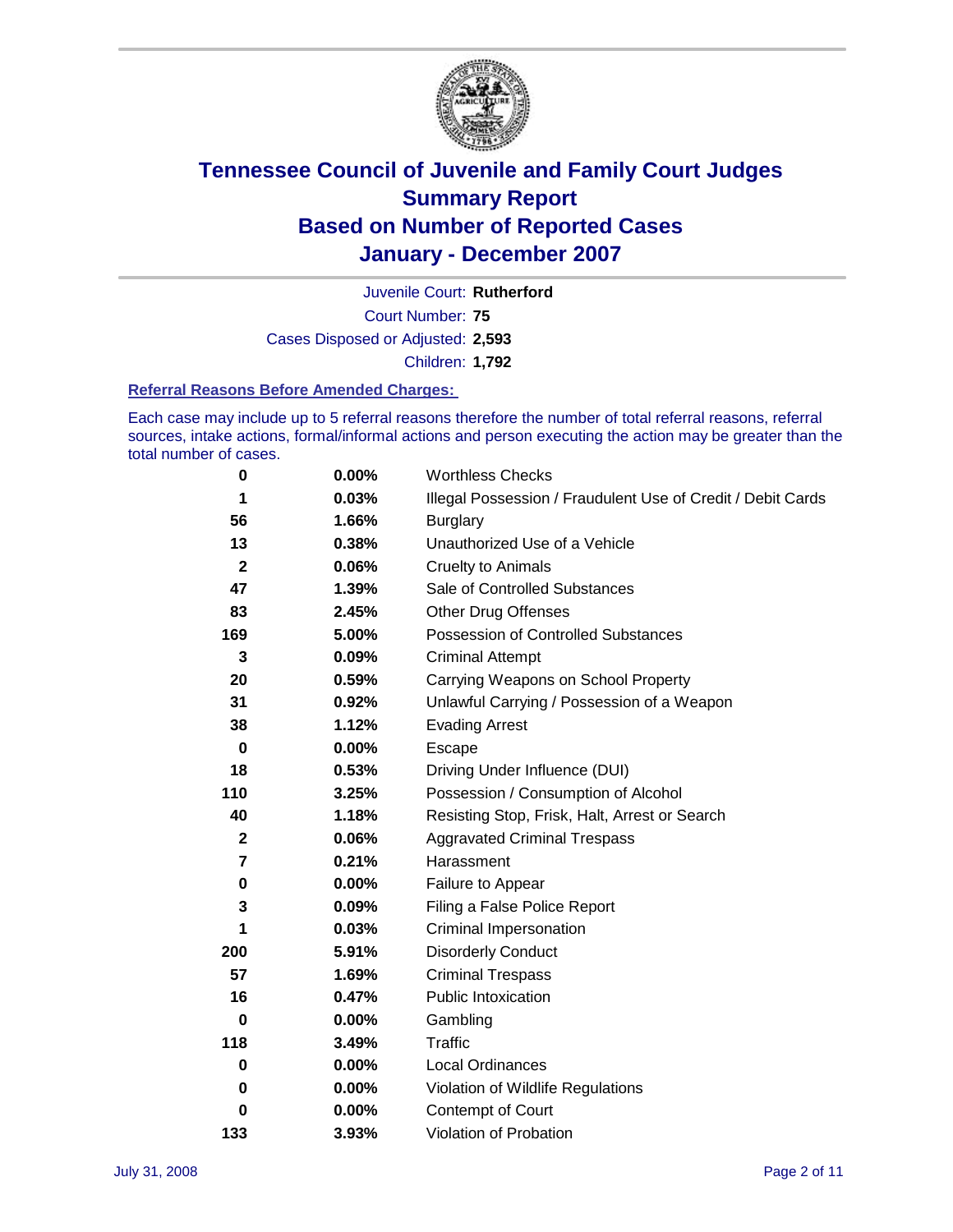

Court Number: **75** Juvenile Court: **Rutherford** Cases Disposed or Adjusted: **2,593** Children: **1,792**

#### **Referral Reasons Before Amended Charges:**

Each case may include up to 5 referral reasons therefore the number of total referral reasons, referral sources, intake actions, formal/informal actions and person executing the action may be greater than the total number of cases.

| 0        | 0.00%    | Violation of Aftercare                |
|----------|----------|---------------------------------------|
| 297      | 8.78%    | <b>Unruly Behavior</b>                |
| 332      | 9.82%    | Truancy                               |
| 154      | 4.55%    | In-State Runaway                      |
| 1        | 0.03%    | Out-of-State Runaway                  |
| 46       | 1.36%    | Possession of Tobacco Products        |
| 183      | 5.41%    | Violation of a Valid Court Order      |
| 243      | 7.19%    | <b>Violation of Curfew</b>            |
| 0        | 0.00%    | <b>Sexually Abused Child</b>          |
| 0        | 0.00%    | <b>Physically Abused Child</b>        |
| 0        | 0.00%    | Dependency / Neglect                  |
| $\bf{0}$ | 0.00%    | <b>Termination of Parental Rights</b> |
| 0        | 0.00%    | Violation of Pretrial Diversion       |
| 0        | 0.00%    | Violation of Informal Adjustment      |
| 0        | 0.00%    | <b>Judicial Review</b>                |
| $\bf{0}$ | 0.00%    | <b>Administrative Review</b>          |
| 0        | 0.00%    | <b>Foster Care Review</b>             |
| 0        | 0.00%    | Custody                               |
| 0        | 0.00%    | Visitation                            |
| 0        | 0.00%    | Paternity / Legitimation              |
| 0        | $0.00\%$ | <b>Child Support</b>                  |
| 0        | $0.00\%$ | <b>Request for Medical Treatment</b>  |
| 0        | 0.00%    | <b>Consent to Marry</b>               |
| 92       | 2.72%    | Other                                 |
| 3,382    | 100.00%  | <b>Total Referrals</b>                |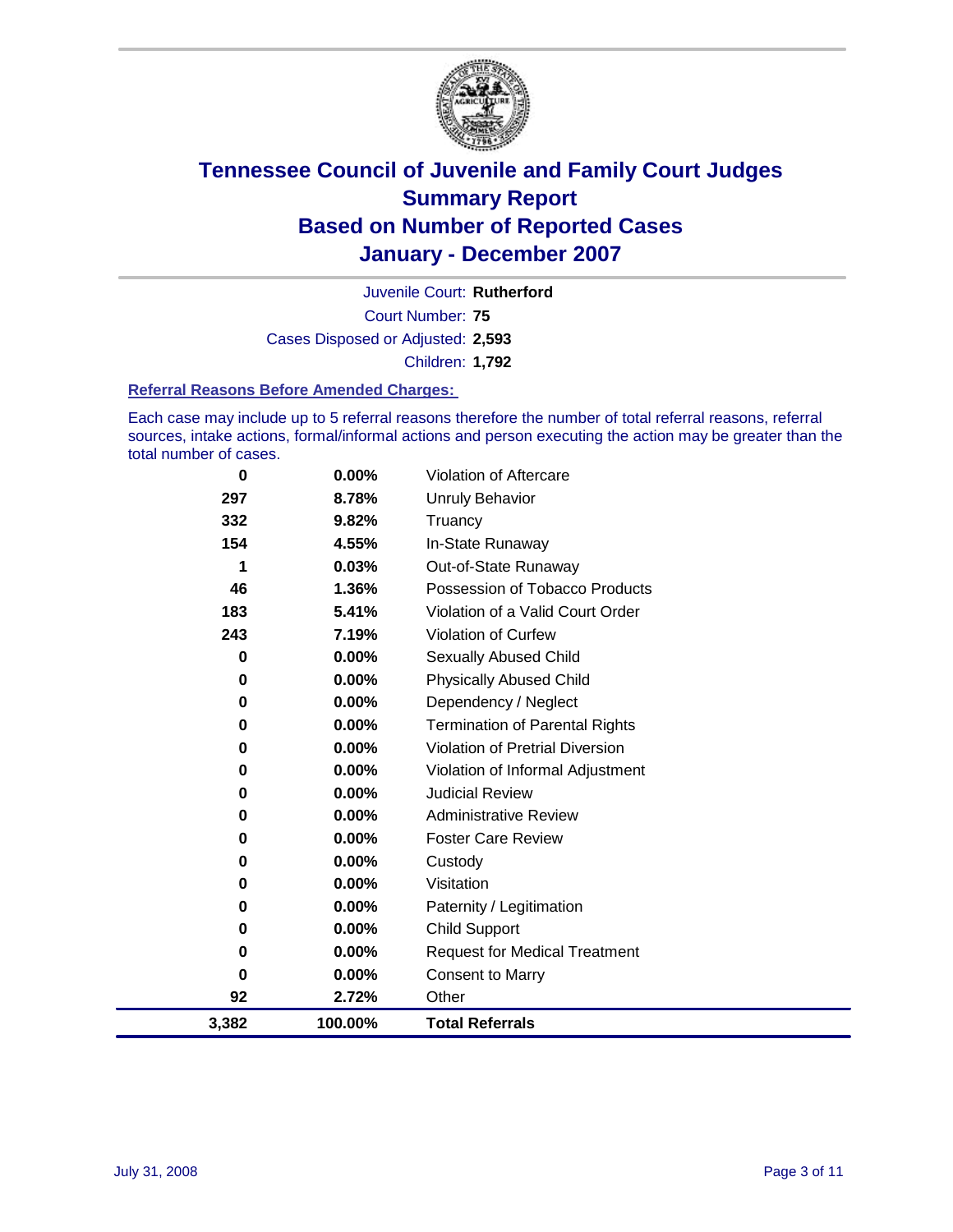

Court Number: **75** Juvenile Court: **Rutherford** Cases Disposed or Adjusted: **2,593** Children: **1,792**

### **Referral Sources: 1**

| 1,707    | 50.47%   | Law Enforcement                   |
|----------|----------|-----------------------------------|
| 510      | 15.08%   | Parents                           |
| 0        | 0.00%    | Relatives                         |
| $\bf{0}$ | 0.00%    | Self                              |
| 528      | 15.61%   | School                            |
| 0        | 0.00%    | <b>CSA</b>                        |
| 72       | 2.13%    | <b>DCS</b>                        |
| 0        | 0.00%    | <b>Other State Department</b>     |
| 0        | $0.00\%$ | <b>District Attorney's Office</b> |
| 211      | 6.24%    | <b>Court Staff</b>                |
| 0        | $0.00\%$ | Social Agency                     |
| 0        | 0.00%    | <b>Other Court</b>                |
| 300      | 8.87%    | Victim                            |
| 0        | 0.00%    | Child & Parent                    |
| 0        | 0.00%    | Hospital                          |
| $\bf{0}$ | 0.00%    | Unknown                           |
| 54       | 1.60%    | Other                             |
| 3,382    | 100.00%  | <b>Total Referral Sources</b>     |

### **Age of Child at Referral: 2**

| 1,792 | 100.00%  | <b>Total Child Count</b> |
|-------|----------|--------------------------|
| 0     | $0.00\%$ | Unknown / Not Reported   |
| 1     | 0.06%    | Ages 19 and Over         |
| 474   | 26.45%   | Ages 17 through 18       |
| 808   | 45.09%   | Ages 15 through 16       |
| 352   | 19.64%   | Ages 13 through 14       |
| 115   | 6.42%    | Ages 11 through 12       |
| 42    | 2.34%    | Ages 10 and Under        |
|       |          |                          |

<sup>1</sup> If different than number of Referral Reasons (3382), verify accuracy of your court's data.

<sup>2</sup> One child could be counted in multiple categories, verify accuracy of your court's data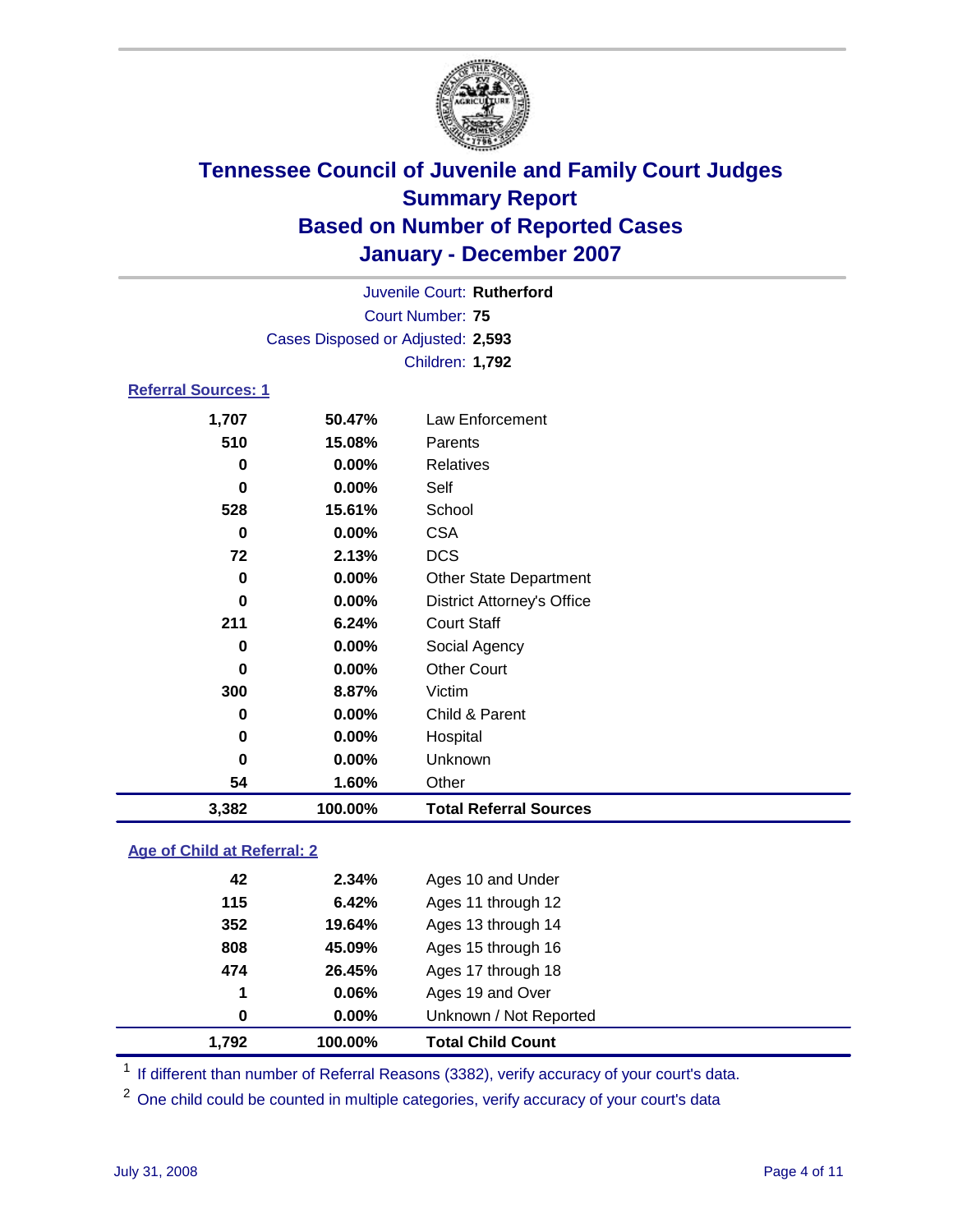

| Juvenile Court: Rutherford              |                                   |                          |  |  |  |
|-----------------------------------------|-----------------------------------|--------------------------|--|--|--|
|                                         | Court Number: 75                  |                          |  |  |  |
|                                         | Cases Disposed or Adjusted: 2,593 |                          |  |  |  |
|                                         |                                   | <b>Children: 1,792</b>   |  |  |  |
| Sex of Child: 1                         |                                   |                          |  |  |  |
| 1,145                                   | 63.90%                            | Male                     |  |  |  |
| 642                                     | 35.83%                            | Female                   |  |  |  |
| 5                                       | 0.28%                             | Unknown                  |  |  |  |
| 1,792                                   | 100.00%                           | <b>Total Child Count</b> |  |  |  |
| Race of Child: 1                        |                                   |                          |  |  |  |
| 1,150                                   | 64.17%                            | White                    |  |  |  |
| 460                                     | 25.67%                            | African American         |  |  |  |
| $\mathbf 0$                             | 0.00%                             | Native American          |  |  |  |
| 47                                      | 2.62%                             | Asian                    |  |  |  |
| 22                                      | 1.23%                             | Mixed                    |  |  |  |
| 113                                     | 6.31%                             | Unknown                  |  |  |  |
| 1,792                                   | 100.00%                           | <b>Total Child Count</b> |  |  |  |
| <b>Hispanic Origin: 1</b>               |                                   |                          |  |  |  |
| $\mathbf 0$                             | 0.00%                             | Yes                      |  |  |  |
| 1,792                                   | 100.00%                           | <b>No</b>                |  |  |  |
| $\mathbf 0$                             | 0.00%                             | Unknown                  |  |  |  |
| 1,792                                   | 100.00%                           | <b>Total Child Count</b> |  |  |  |
| <b>School Enrollment of Children: 1</b> |                                   |                          |  |  |  |
| 1,012                                   | 56.47%                            | Yes                      |  |  |  |
| 96                                      | 5.36%                             | No                       |  |  |  |
| 684                                     | 38.17%                            | Unknown                  |  |  |  |
| 1,792                                   | 100.00%                           | <b>Total Child Count</b> |  |  |  |

<sup>1</sup> One child could be counted in multiple categories, verify accuracy of your court's data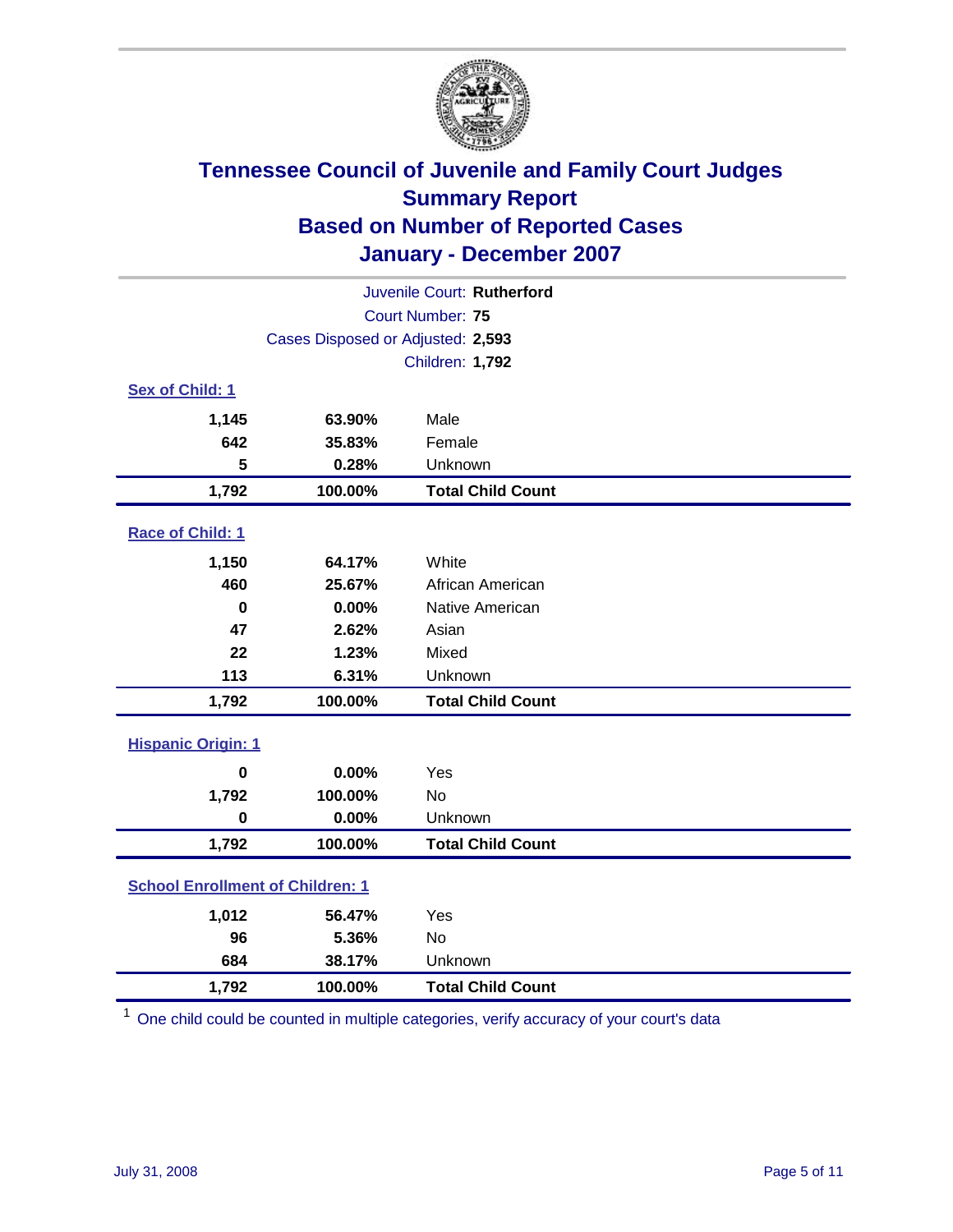

Court Number: **75** Juvenile Court: **Rutherford** Cases Disposed or Adjusted: **2,593** Children: **1,792**

### **Living Arrangement of Child at Time of Referral: 1**

| 1,792 | 100.00%  | <b>Total Child Count</b>     |
|-------|----------|------------------------------|
| 14    | 0.78%    | Other                        |
| 508   | 28.35%   | Unknown                      |
| 1     | $0.06\%$ | Independent                  |
| 0     | $0.00\%$ | In an Institution            |
| 1     | $0.06\%$ | In a Residential Center      |
| 12    | 0.67%    | In a Group Home              |
| 25    | 1.40%    | With Foster Family           |
| 0     | 0.00%    | <b>With Adoptive Parents</b> |
| 118   | 6.58%    | <b>With Relatives</b>        |
| 138   | 7.70%    | With Father                  |
| 622   | 34.71%   | With Mother                  |
| 99    | 5.52%    | With Mother and Stepfather   |
| 32    | 1.79%    | With Father and Stepmother   |
| 222   | 12.39%   | With Both Biological Parents |

#### **Type of Detention: 2**

| 2,593 | 100.00%  | <b>Total Detention Count</b> |
|-------|----------|------------------------------|
| 0     | $0.00\%$ | Other                        |
| 0     | 0.00%    | Does Not Apply               |
| 2,593 | 100.00%  | <b>Unknown</b>               |
| 0     | 0.00%    | <b>Psychiatric Hospital</b>  |
| 0     | 0.00%    | Jail - No Separation         |
| 0     | $0.00\%$ | Jail - Partial Separation    |
| 0     | 0.00%    | Jail - Complete Separation   |
| 0     | 0.00%    | Juvenile Detention Facility  |
| 0     | $0.00\%$ | Non-Secure Placement         |
|       |          |                              |

<sup>1</sup> One child could be counted in multiple categories, verify accuracy of your court's data

<sup>2</sup> If different than number of Cases (2593) verify accuracy of your court's data.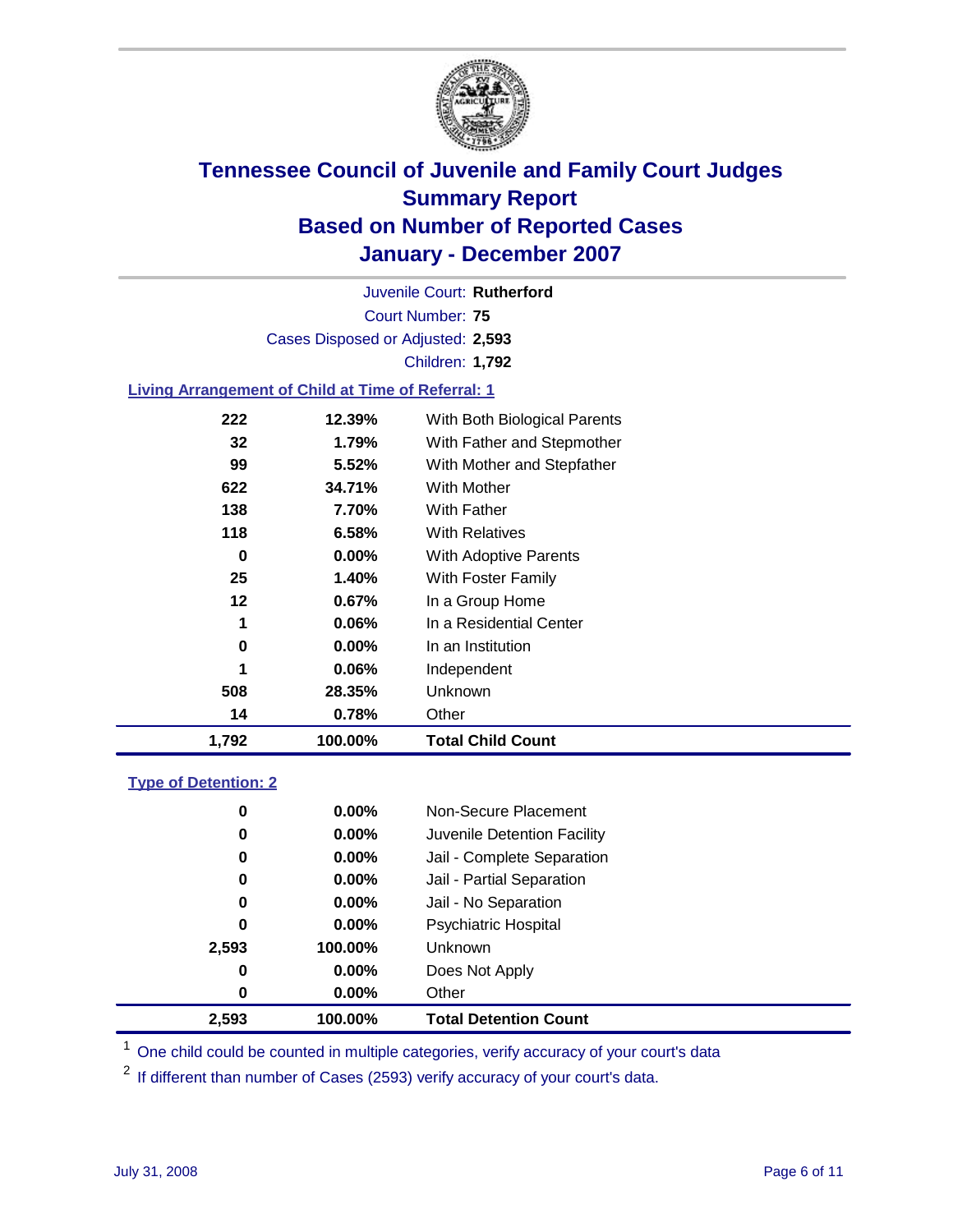

|                                                    | Juvenile Court: Rutherford        |                                      |  |  |  |  |
|----------------------------------------------------|-----------------------------------|--------------------------------------|--|--|--|--|
|                                                    | Court Number: 75                  |                                      |  |  |  |  |
|                                                    | Cases Disposed or Adjusted: 2,593 |                                      |  |  |  |  |
|                                                    | Children: 1,792                   |                                      |  |  |  |  |
| <b>Placement After Secure Detention Hearing: 1</b> |                                   |                                      |  |  |  |  |
| 0                                                  | 0.00%                             | Returned to Prior Living Arrangement |  |  |  |  |
| $\bf{0}$                                           | 0.00%                             | Juvenile Detention Facility          |  |  |  |  |
| 0                                                  | 0.00%                             | Jail                                 |  |  |  |  |
| $\bf{0}$                                           | 0.00%                             | Shelter / Group Home                 |  |  |  |  |
| 0                                                  | 0.00%                             | <b>Foster Family Home</b>            |  |  |  |  |
| 0                                                  | 0.00%                             | Psychiatric Hospital                 |  |  |  |  |
| 2,593                                              | 100.00%                           | Unknown / Not Reported               |  |  |  |  |
| 0                                                  | 0.00%                             | Does Not Apply                       |  |  |  |  |
| 0                                                  | 0.00%                             | Other                                |  |  |  |  |
| 2,593                                              | 100.00%                           | <b>Total Placement Count</b>         |  |  |  |  |
|                                                    |                                   |                                      |  |  |  |  |
| <b>Intake Actions: 2</b>                           |                                   |                                      |  |  |  |  |
| 3,316                                              | 98.05%                            | <b>Petition Filed</b>                |  |  |  |  |
| 0                                                  | 0.00%                             | <b>Motion Filed</b>                  |  |  |  |  |
| 0                                                  | 0.00%                             | <b>Citation Processed</b>            |  |  |  |  |
| 0                                                  | 0.00%                             | Notification of Paternity Processed  |  |  |  |  |
| $\bf{0}$                                           | 0.00%                             | Scheduling of Judicial Review        |  |  |  |  |
| 0                                                  | 0.00%                             | Scheduling of Administrative Review  |  |  |  |  |
| 0                                                  | 0.00%                             | Scheduling of Foster Care Review     |  |  |  |  |
| $\bf{0}$                                           | 0.00%                             | Unknown                              |  |  |  |  |
| 0                                                  | 0.00%                             | Does Not Apply                       |  |  |  |  |
| 66                                                 | 1.95%                             | Other                                |  |  |  |  |
| 3,382                                              | 100.00%                           | <b>Total Intake Count</b>            |  |  |  |  |

<sup>1</sup> If different than number of Cases (2593) verify accuracy of your court's data.

<sup>2</sup> If different than number of Referral Reasons (3382), verify accuracy of your court's data.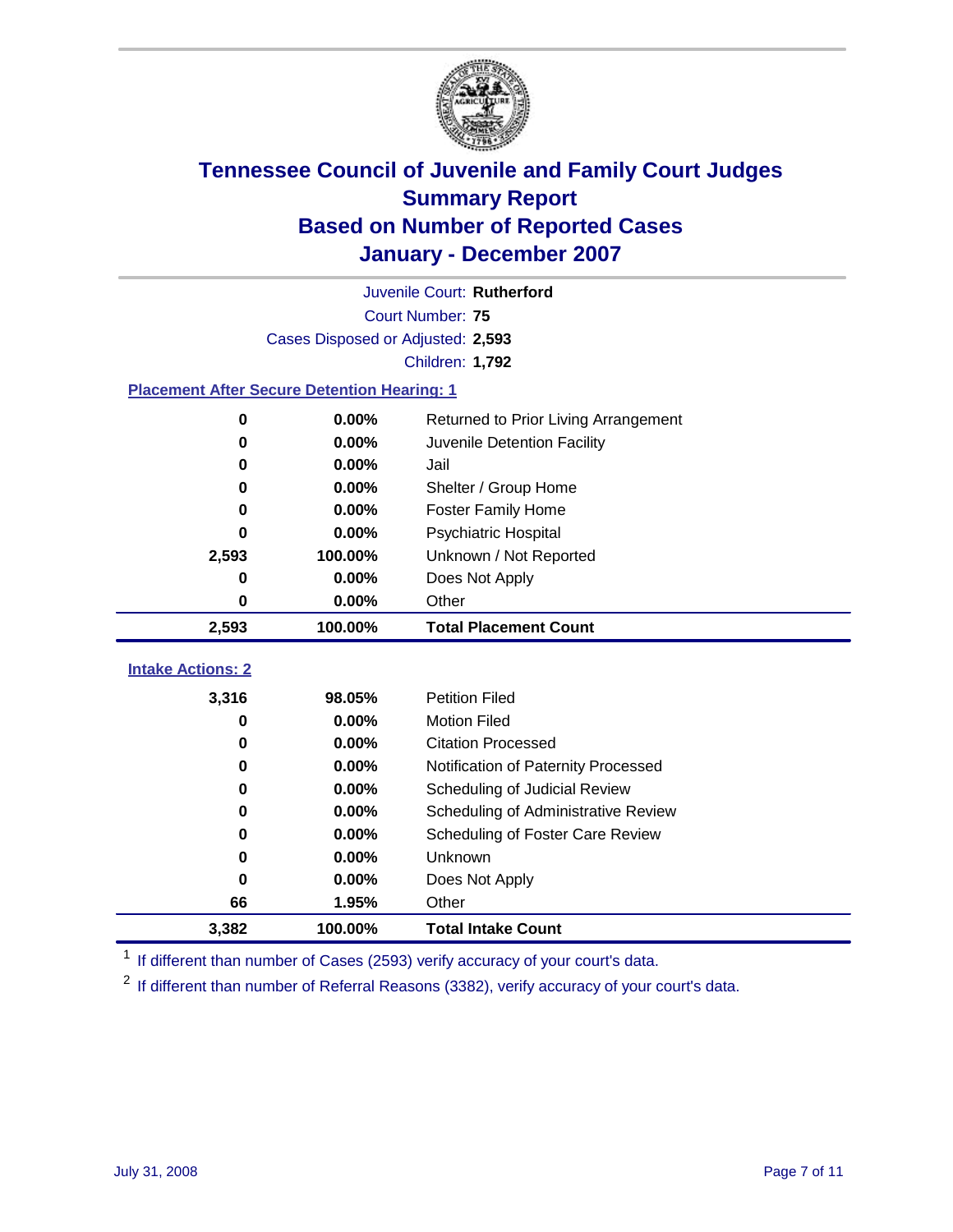

Court Number: **75** Juvenile Court: **Rutherford** Cases Disposed or Adjusted: **2,593** Children: **1,792**

### **Last Grade Completed by Child: 1**

| 0           | 0.00%   | Too Young for School         |
|-------------|---------|------------------------------|
| 0           | 0.00%   | Preschool                    |
| 0           | 0.00%   | Kindergarten                 |
| $\bf{0}$    | 0.00%   | 1st Grade                    |
| $\mathbf 2$ | 0.11%   | 2nd Grade                    |
| 3           | 0.17%   | 3rd Grade                    |
| 10          | 0.56%   | 4th Grade                    |
| 29          | 1.62%   | 5th Grade                    |
| 86          | 4.80%   | 6th Grade                    |
| 106         | 5.92%   | 7th Grade                    |
| 230         | 12.83%  | 8th Grade                    |
| 244         | 13.62%  | 9th Grade                    |
| 181         | 10.10%  | 10th Grade                   |
| 106         | 5.92%   | 11th Grade                   |
| 13          | 0.73%   | 12th Grade                   |
| 0           | 0.00%   | Non-Graded Special Ed        |
| $\bf{0}$    | 0.00%   | <b>GED</b>                   |
| 0           | 0.00%   | Graduated                    |
| 0           | 0.00%   | <b>Never Attended School</b> |
| 782         | 43.64%  | Unknown                      |
| 0           | 0.00%   | Other                        |
| 1,792       | 100.00% | <b>Total Child Count</b>     |

### **Enrolled in Special Education: 1**

| 0     | $0.00\%$ | Yes                      |
|-------|----------|--------------------------|
| 1,792 | 100.00%  | No                       |
| 0     | $0.00\%$ | Unknown                  |
| 1.792 | 100.00%  | <b>Total Child Count</b> |

One child could be counted in multiple categories, verify accuracy of your court's data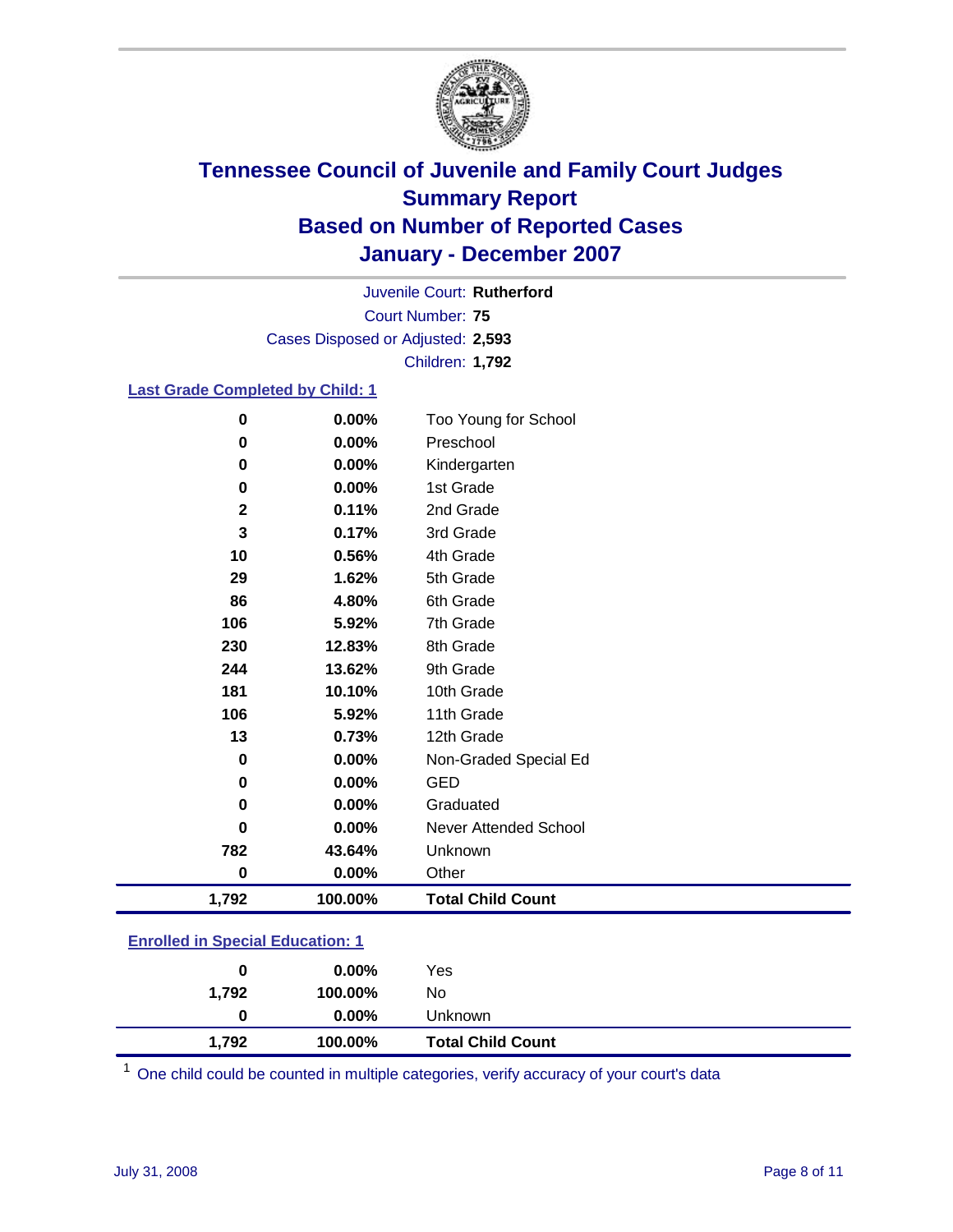

| Juvenile Court: Rutherford   |                                   |                           |  |  |  |
|------------------------------|-----------------------------------|---------------------------|--|--|--|
|                              | Court Number: 75                  |                           |  |  |  |
|                              | Cases Disposed or Adjusted: 2,593 |                           |  |  |  |
|                              | <b>Children: 1,792</b>            |                           |  |  |  |
| <b>Action Executed By: 1</b> |                                   |                           |  |  |  |
| 3,382                        | 100.00%                           | Judge                     |  |  |  |
| 0                            | $0.00\%$                          | Referee                   |  |  |  |
| 0                            | $0.00\%$                          | <b>YSO</b>                |  |  |  |
| 0                            | $0.00\%$                          | Other                     |  |  |  |
| 0                            | 0.00%                             | Unknown / Not Reported    |  |  |  |
| 3,382                        | 100.00%                           | <b>Total Action Count</b> |  |  |  |

### **Formal / Informal Actions: 1**

| 1,049 | 31.02%   | Dismissed                                        |
|-------|----------|--------------------------------------------------|
| 0     | $0.00\%$ | Retired / Nolle Prosequi                         |
| 762   | 22.53%   | <b>Complaint Substantiated Delinquent</b>        |
| 676   | 19.99%   | <b>Complaint Substantiated Status Offender</b>   |
| 0     | $0.00\%$ | <b>Complaint Substantiated Dependent/Neglect</b> |
| 0     | $0.00\%$ | <b>Complaint Substantiated Abused</b>            |
| 0     | $0.00\%$ | <b>Complaint Substantiated Mentally III</b>      |
| 0     | $0.00\%$ | Informal Adjustment                              |
| 806   | 23.83%   | <b>Pretrial Diversion</b>                        |
| 3     | 0.09%    | <b>Transfer to Adult Court Hearing</b>           |
| 0     | $0.00\%$ | Charges Cleared by Transfer to Adult Court       |
| 0     | $0.00\%$ | Special Proceeding                               |
| 0     | $0.00\%$ | <b>Review Concluded</b>                          |
| 0     | $0.00\%$ | Case Held Open                                   |
| 86    | 2.54%    | Other                                            |
| 0     | $0.00\%$ | Unknown / Not Reported                           |
| 3,382 | 100.00%  | <b>Total Action Count</b>                        |

<sup>1</sup> If different than number of Referral Reasons (3382), verify accuracy of your court's data.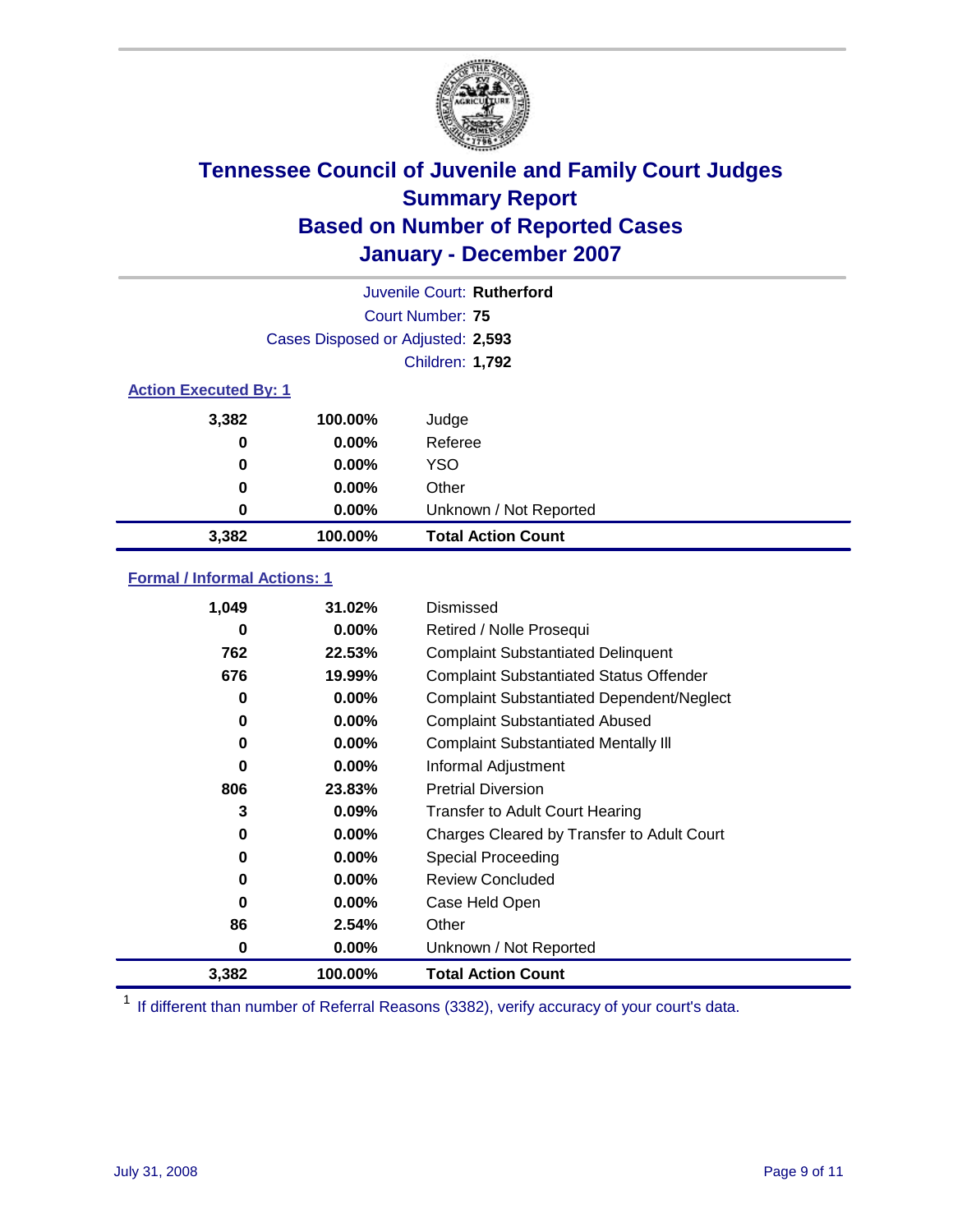

|                       |                                   | Juvenile Court: Rutherford                            |
|-----------------------|-----------------------------------|-------------------------------------------------------|
|                       |                                   | <b>Court Number: 75</b>                               |
|                       | Cases Disposed or Adjusted: 2,593 |                                                       |
|                       |                                   | Children: 1,792                                       |
| <b>Case Outcomes:</b> |                                   | There can be multiple outcomes for one child or case. |
| 712                   | 8.99%                             | <b>Case Dismissed</b>                                 |
| 0                     | 0.00%                             | Case Retired or Nolle Prosequi                        |
| 0                     | 0.00%                             | Warned / Counseled                                    |
| 566                   | 7.15%                             | Held Open For Review                                  |
| 388                   | 4.90%                             | Supervision / Probation to Juvenile Court             |
| 0                     | 0.00%                             | <b>Probation to Parents</b>                           |
| 248                   | 3.13%                             | Referral to Another Entity for Supervision / Service  |
| 63                    | 0.80%                             | Referred for Mental Health Counseling                 |
| 132                   | 1.67%                             | Referred for Alcohol and Drug Counseling              |
| 0                     | 0.00%                             | <b>Referred to Alternative School</b>                 |
| 0                     | 0.00%                             | Referred to Private Child Agency                      |
| 0                     | 0.00%                             | Referred to Defensive Driving School                  |
| 68                    | 0.86%                             | Referred to Alcohol Safety School                     |
| 67                    | 0.85%                             | Referred to Juvenile Court Education-Based Program    |
| 0                     | 0.00%                             | Driver's License Held Informally                      |
| 0                     | 0.00%                             | <b>Voluntary Placement with DMHMR</b>                 |
| 0                     | 0.00%                             | <b>Private Mental Health Placement</b>                |
| 0                     | 0.00%                             | <b>Private MR Placement</b>                           |
| 0                     | 0.00%                             | Placement with City/County Agency/Facility            |
| 0                     | 0.00%                             | Placement with Relative / Other Individual            |
| 103                   | 1.30%                             | Fine                                                  |
| 179                   | 2.26%                             | <b>Public Service</b>                                 |
| 97                    | 1.23%                             | Restitution                                           |
| 0                     | 0.00%                             | <b>Runaway Returned</b>                               |
| 423                   | 5.34%                             | No Contact Order                                      |
| 0                     | $0.00\%$                          | Injunction Other than No Contact Order                |
| 77                    | 0.97%                             | <b>House Arrest</b>                                   |
| 2                     | 0.03%                             | <b>Court Defined Curfew</b>                           |
| 0                     | 0.00%                             | Dismissed from Informal Adjustment                    |
| 0                     | 0.00%                             | <b>Dismissed from Pretrial Diversion</b>              |
| 0                     | 0.00%                             | <b>Released from Probation</b>                        |
| 0                     | 0.00%                             | <b>Transferred to Adult Court</b>                     |
| 0                     | 0.00%                             | <b>DMHMR Involuntary Commitment</b>                   |